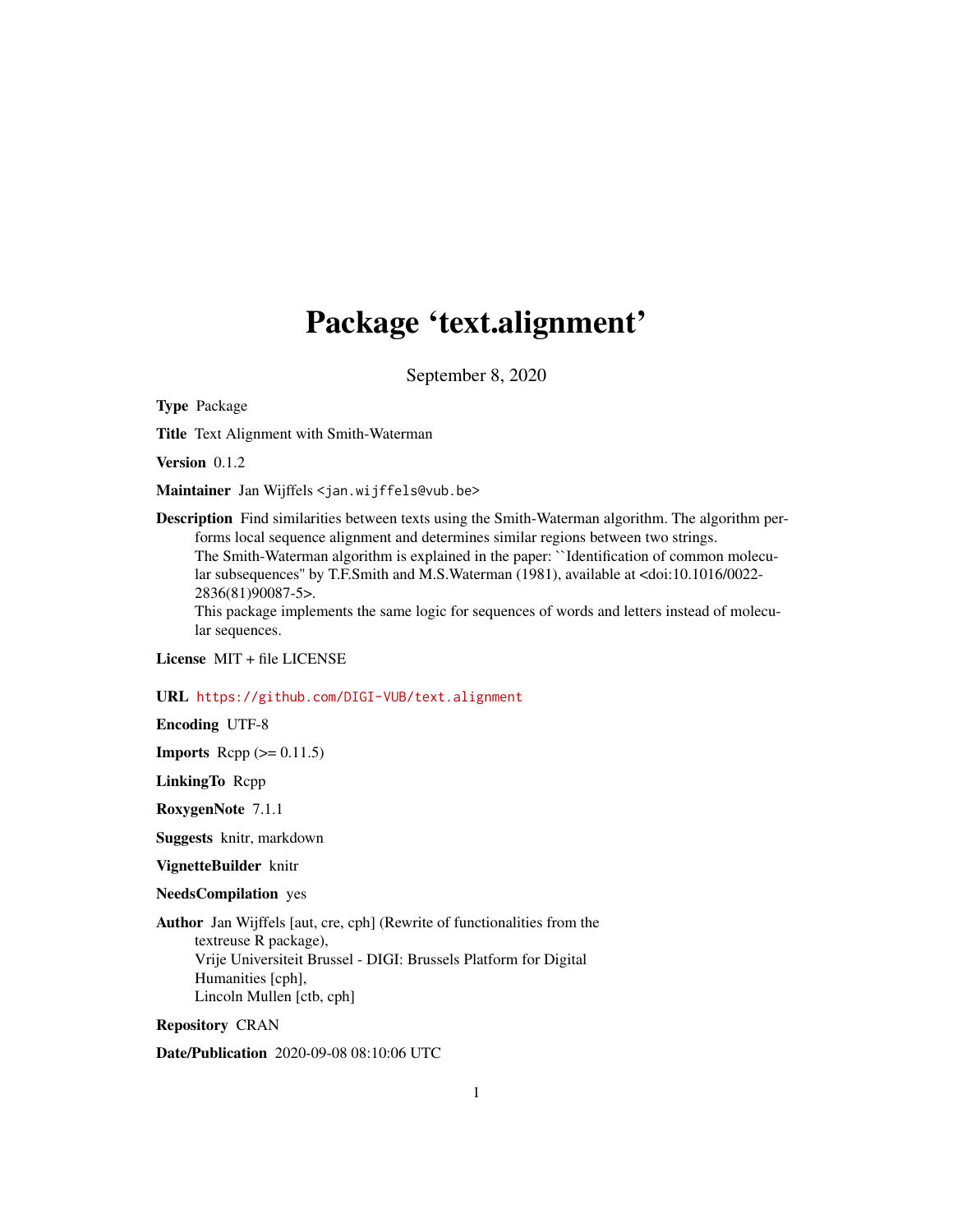## <span id="page-1-0"></span>R topics documented:

| Index | - 9 |
|-------|-----|
|       |     |
|       |     |
|       |     |
|       |     |
|       |     |

<span id="page-1-1"></span>smith\_waterman *Align text using Smith-Waterman*

#### Description

Align text using the Smith-Waterman algorithm. The Smith–Waterman algorithm performs local sequence alignment. It finds similar regions between two strings.

Similar regions are a sequence of either characters or words which are found by matching the characters or words of 2 sequences of strings.

If the word/letter is the same in each text, the alignment score is increased with the match score, while if they are not the same the local alignment score drops by the gap score. If one of the 2 texts contains extra words/letters, the score drops by the mismatch score.

#### Usage

```
smith_waterman(
  a,
 b,
  type = c("characters", "words"),
 match = 2L,
 mismatch = -1L,
  gap = -1L,
  lower = TRUE,similarity = function(x, y) ifelse(x == y, 2L, -1L),
  tokenizer,
  collapse,
  edit_mark = "#",
  implementation = c("R", "Rcpp"),...
```
# )

#### Arguments

| a    | a character string of length one                                                  |
|------|-----------------------------------------------------------------------------------|
| b    | a character string of length one                                                  |
| type | either 'characters' or 'words' indicating to align based on a sequence of charac- |
|      | ters or a sequence of words. Defaults to 'characters'.                            |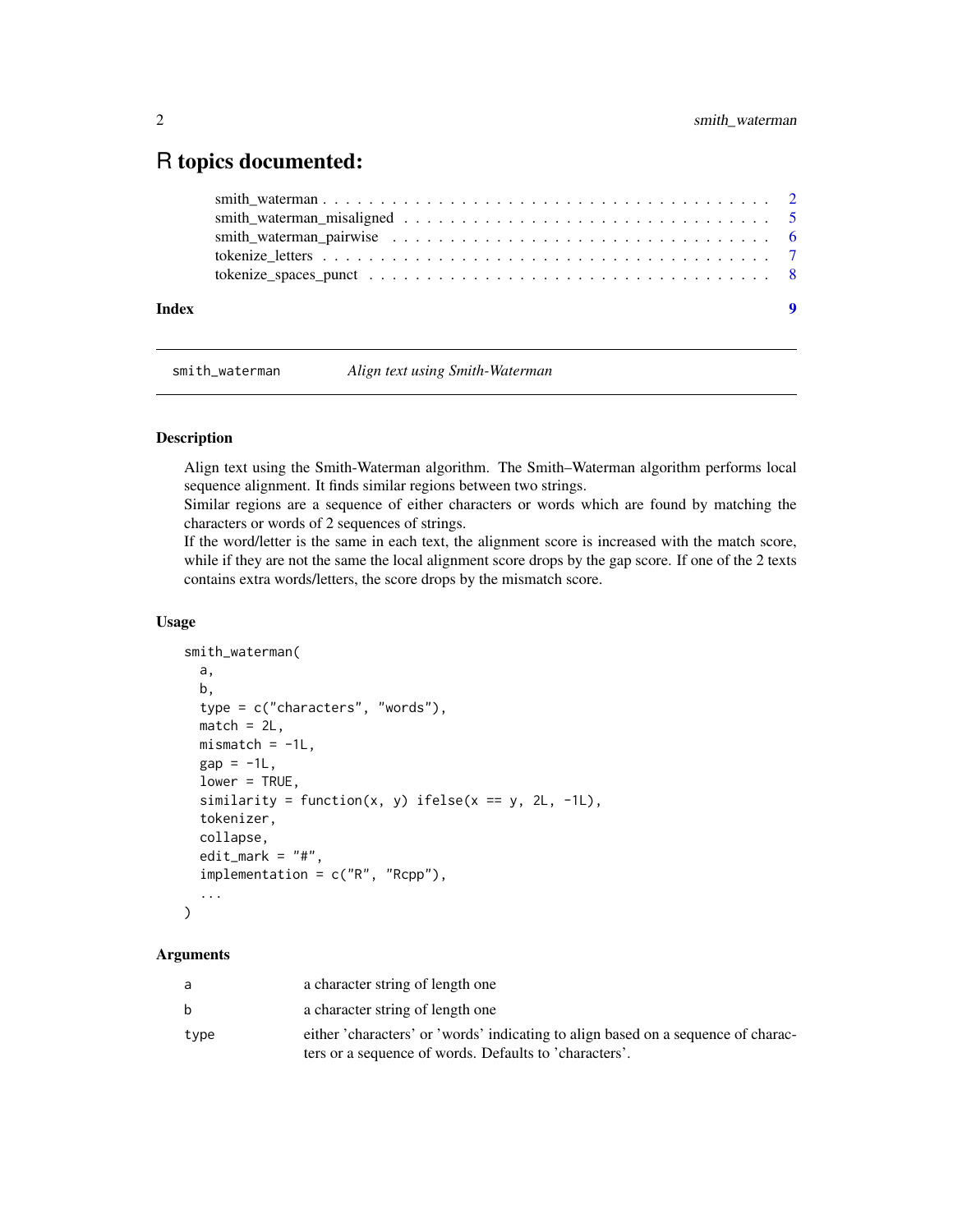<span id="page-2-0"></span>

| match      | integer value of a score to assign a match (a letter/word from a and b which are<br>the same during alignment). This value should be bigger than zero. Defaults to<br>2.                                                                   |
|------------|--------------------------------------------------------------------------------------------------------------------------------------------------------------------------------------------------------------------------------------------|
| mismatch   | integer value of a score to assign a mismatch (leave out 1 word / 1 letter from 1<br>of the 2 input strings during alignment). This value should be smaller or equal<br>to zero. Defaults to -1.                                           |
| gap        | integer value of a score to assign a gap (drop 1 word / letter from each of the 2<br>input strings during alignment). This value should be smaller or equal to zero.<br>Defaults to -1.                                                    |
| lower      | logical indicating to lowercase text before doing the alignment. Defaults to<br>TRUE.                                                                                                                                                      |
| similarity | optionally, a function to compare 2 characters or words. This function should<br>have 2 arguments x and y with the 2 letters / words to compare and should return<br>1 number indicating the similarity between x and y. See the examples. |
| tokenizer  | a function to tokenise text into either a sequence of characters or a sequence of<br>words. Defaults to tokenize_letters if type is 'characters' and tokenize_spaces_punct<br>if type is 'words'                                           |
| collapse   | separator used to combined characters / words back together in the output. De-<br>faults to " for type 'characters' and a space for type 'words'                                                                                           |
| edit_mark  | separator to indicated a gap/mismatch between sequences. Defaults to the hash-<br>tag symbol.                                                                                                                                              |
|            | implementation either 'R' or 'Rcpp' indicating to perform the alignment in Rcpp or with plain<br>R code. Defaults to 'R'.                                                                                                                  |
| $\cdots$   | extra arguments passed on to tokenizer                                                                                                                                                                                                     |

#### Details

The code uses similar code as the textreuse::local\_align function and also allows to align character sequences next to aligning word sequences

#### Value

an object of class smith\_waterman which is a list with elements

- type: The alignment type
- edit\_mark:The edit\_mark
- sw: The Smith-Waterman local alignment score
- similarity: Score between 0 and 1, calculated as the Smith-Waterman local alignment score / (the number of letters/words in the shortest text times the match weight)
- weights: The list of weights provided to the function: match, mismatch and gap
- matches: The number of matches found during alignment
- mismatches: The number of mismatches found during alignment
- a: A list with alignment information from the text provided in a. The list elements documented below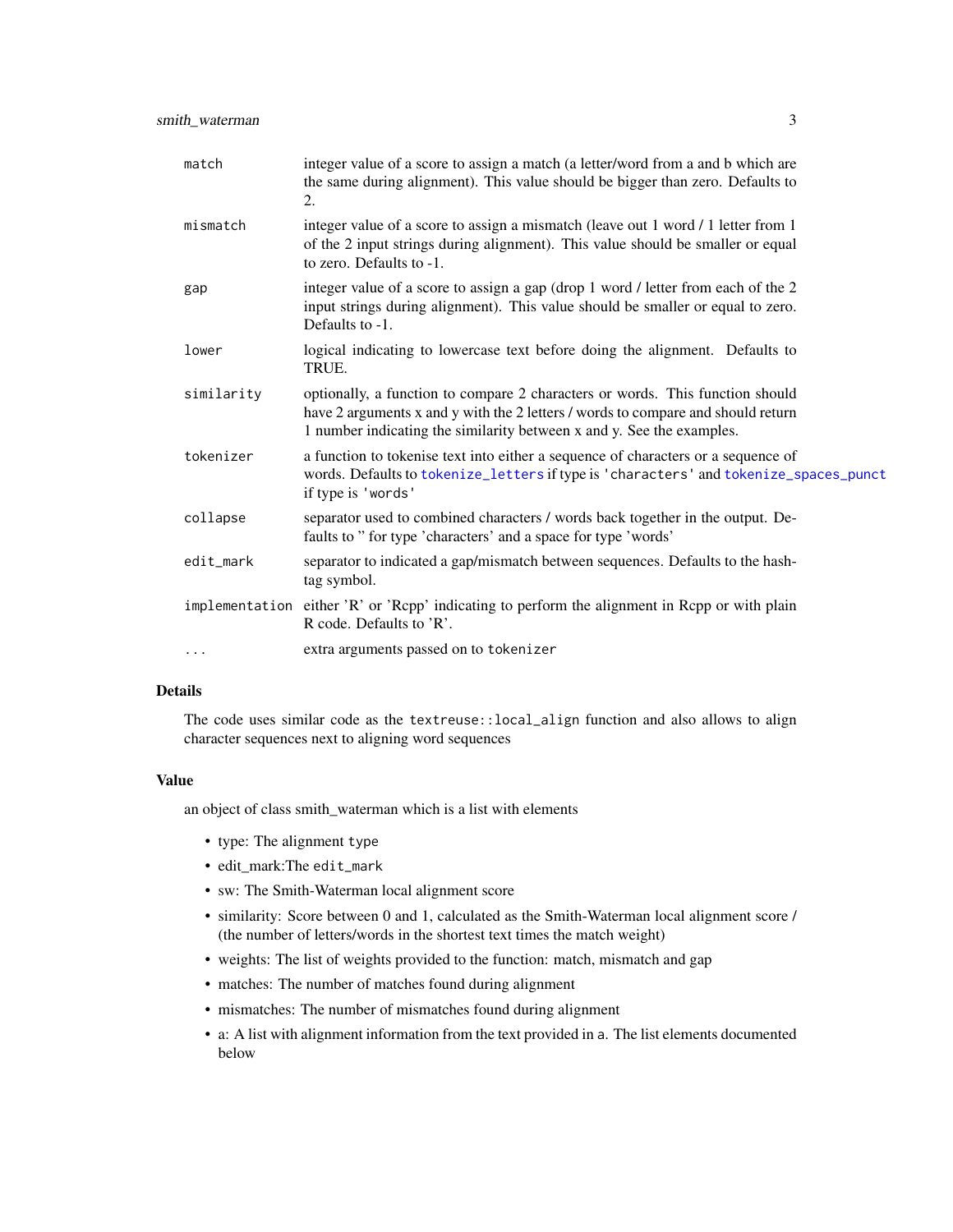• b: A list with alignment information from the text provided in b. The list elements documented below

Elements a and b are both lists which contain

- text: The provided character string of either a or b
- tokens: A character vector of the tokenised texts of a or b
- n: The length of tokens
- similarity: The similarity to a calculated as the Smith-Waterman local alignment score / (the number of letters/words in the a or b text times the match weight)
- alignment: A list with the following elements
	- text: The aligned text from either a or b where gaps/mismatches are filled up with the edit\_mark symbol
	- tokens: The character vector of tokens which form the aligned text
	- n: The length of the aligned text
	- gaps: The number of gaps during alignment
	- from: The starting position in the full tokenised tokens element from either a or b where the aligned text is found. See the example.
	- to: The end position in the full tokenised tokens element from either a or b where the aligned text is found. See the example.

#### See Also

[https://en.wikipedia.org/wiki/Smith-Waterman\\_algorithm](https://en.wikipedia.org/wiki/Smith-Waterman_algorithm)

### Examples

```
## align sequence of letters
smith_waterman("Joske Vermeulen", "Jiske Vermoelen")
smith_waterman("Joske Vermeulen", "Ik zoek naar Jiske Versmoelen, waar is die te vinden")
smith_waterman("Joske", "Jiske")
smith_waterman("Joske", "Jiske",
             similarity = function(x, y) ifelse(x == y | (x == "o" & y == "i"), 2L, -1L))
## align sequence of words
a <- "The answer is blowin' in the wind."
b <- "As the Bob Dylan song says, the answer is blowing in the wind."
smith_waterman(a, b)
smith_waterman(a, b, type = "characters")
smith_waterman(a, b, type = "words")
smith_waterman(a, b, type = "words", similarity = function(x, y) adist(x, y))
smith_waterman(a, b, type = "words"
               tokenizer = function(x) unlist(strsplit(x, "[[:space:]]")))
x \le - \sinith\_waterman(a, b, type = "words")x$b$tokens[x$b$alignment$from:x$b$alignment$to]
# examples on aligning text files
a <- system.file(package = "text.alignment", "extdata", "example1.txt")
a <- readLines(a)
```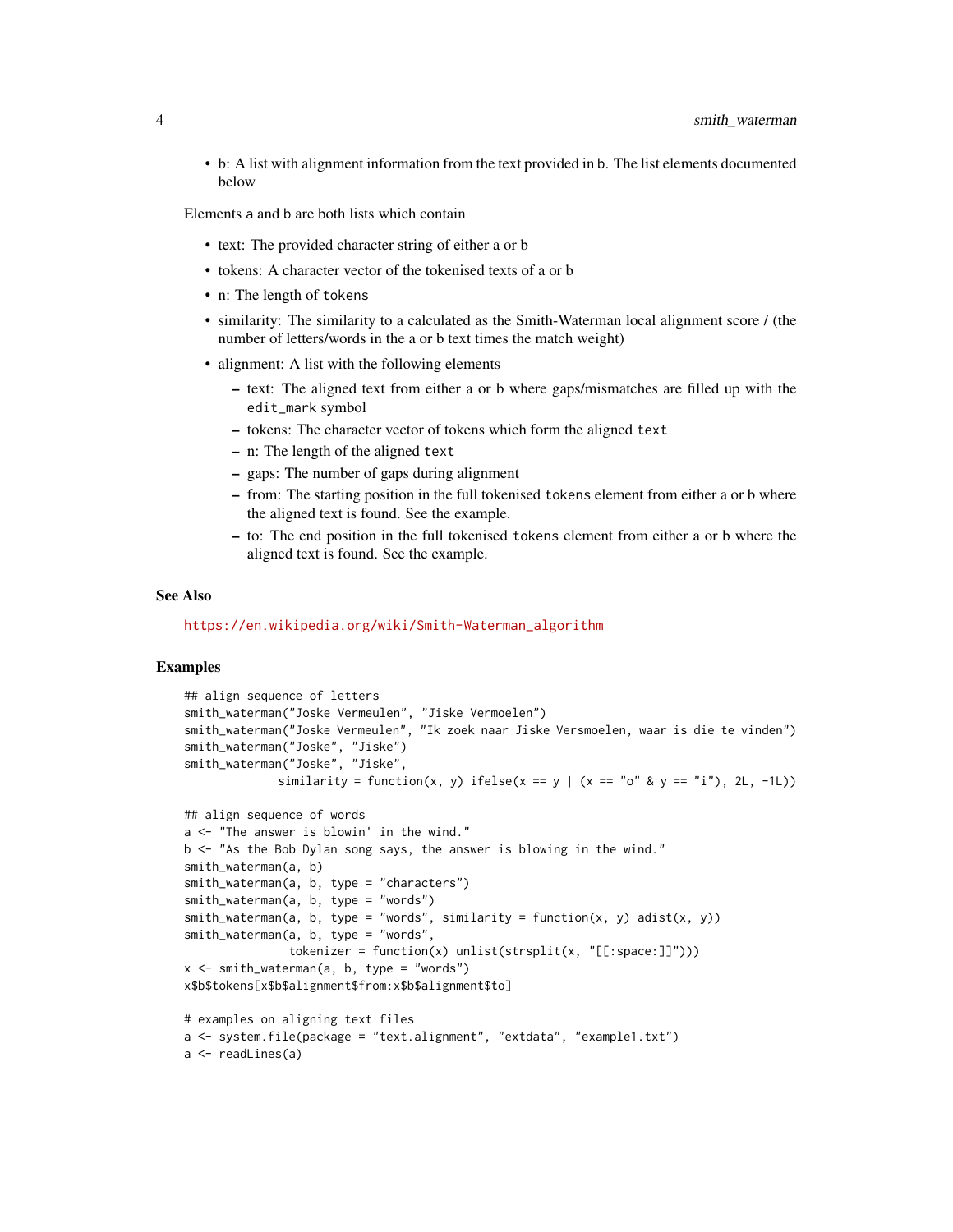```
a \leftarrow paste(a, collapse = "\n")
b <- system.file(package = "text.alignment", "extdata", "example2.txt")
b <- readLines(b)
b \leftarrow paste(b, collapse = "\n")
smith_waterman(a, b, type = "characters")
smith_waterman(a, b, type = "words")
smith_waterman("Gistel Hof", b, type = "characters")
smith_waterman("Bailiestraat", b, type = "characters")
smith_waterman("Lange rei", b, type = "characters")
# examples on extracting where elements were found
x <- smith_waterman("Lange rei", b)
x$b$tokens[x$b$alignment$from:x$b$alignment$to]
as.data.frame(x)
as.data.frame(x, alignment_id = "alignment-ab")
x <- lapply(c("Lange rei", "Gistel Hof", NA, "Test"), FUN = function(a){
  x <- smith_waterman(a, b)
  x <- as.data.frame(x)
  x
})
x \leftarrow do-call(rbind, x)x
```
smith\_waterman\_misaligned

*Extract misaligned elements*

#### **Description**

Extract misaligned elements from the Smith-Waterman alignment, namely

- before\_alignment: Sections in a or b which were occurring before the alignment
- wrong\_alignment: Sections in a or b which were mismatched in the alignment
- after\_alignment: Sections in a or b which were occurring after the alignment

#### Usage

```
smith_waterman_misaligned(x, type = c("a", "b"))
```
#### Arguments

|      | an object of class smith_waterman as returned by smith_waterman             |
|------|-----------------------------------------------------------------------------|
| type | either 'a' or 'b' indicating to return elements misaligned from a or from b |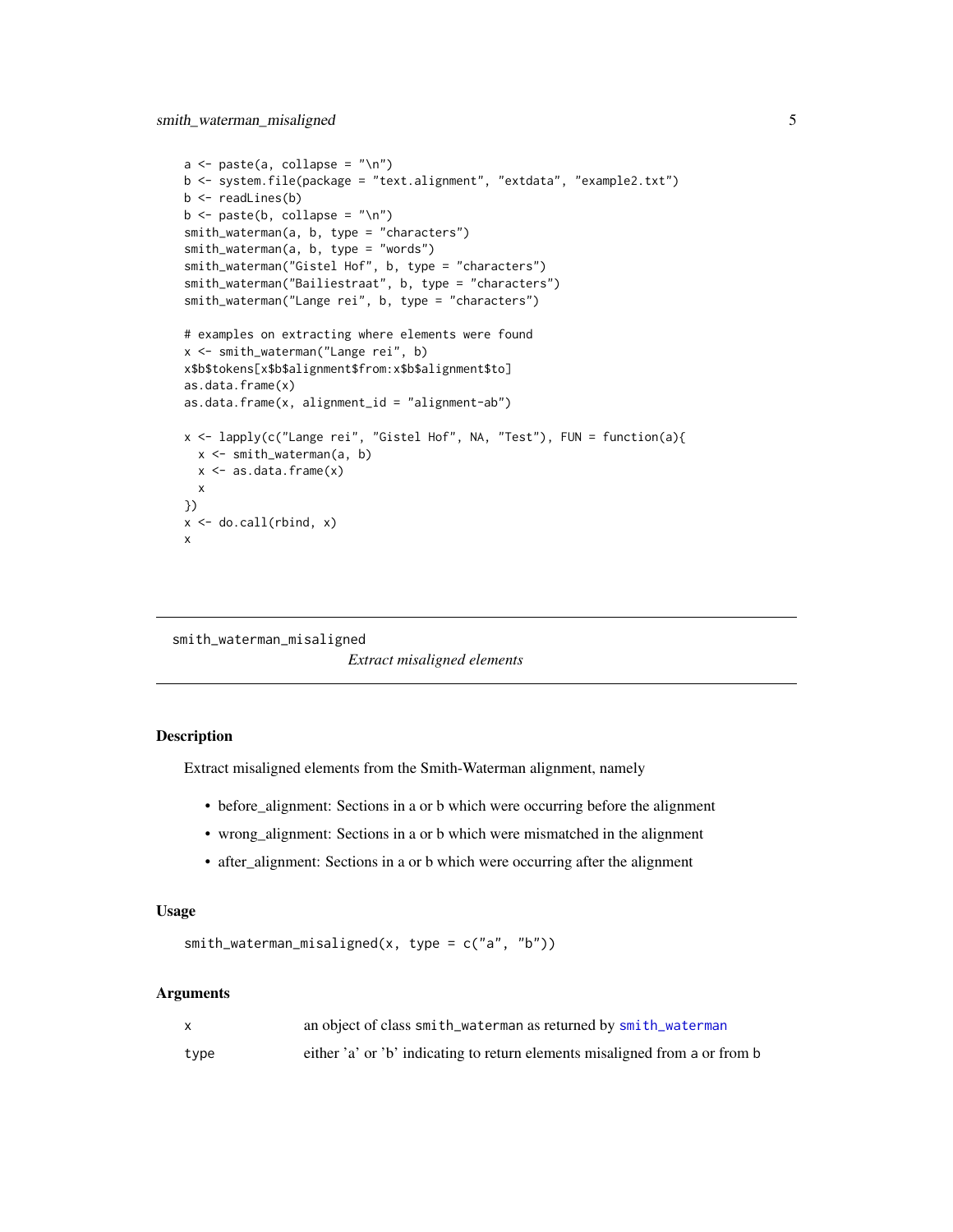#### <span id="page-5-0"></span>Value

a list of character vectors of misaligned elements

- before\_alignment: Sections in a or b which were occurring before the alignment
- wrong\_alignment: Sections in a or b which were mismatched in the alignment
- after\_alignment: Sections in a or b which were occurring after the alignment
- combined: The combination of before\_alignment, wrong\_alignment and after\_alignment
- partial: Logical, where TRUE indicates that there is at least a partial alignment and FALSE indicating no alignment between a and b was done (alignment score of 0)

#### Examples

```
sw <- smith_waterman("ab test xy", "cd tesst ab", type = "characters")
sw
misses <- smith_waterman_misaligned(sw, type = "a")
str(misses)
misses <- smith_waterman_misaligned(sw, type = "b")
str(misses)
a <- system.file(package = "text.alignment", "extdata", "example1.txt")
a <- readLines(a)
a \leftarrow paste(a, collapse = "\n")
b <- system.file(package = "text.alignment", "extdata", "example2.txt")
b \leftarrow readLines(b)
b \leq paste(b, collapse = "\n")
sw <- smith_waterman(a, b, type = "characters")
smith_waterman_misaligned(sw, type = "a")
smith_waterman_misaligned(sw, type = "b")
```
smith\_waterman\_pairwise

*Perform multiple alignments using Smith-Waterman*

#### Description

Utility function to perform all pairwise combinations of alignments between text.

#### Usage

```
smith_waterman_pairwise(a, b, FUN = identity, ...)
```
#### Arguments

a a data.frame with columns doc\_id and text. Or a character vector where the names of the character vector respresent a doc\_id and the character vector corresponds to the text.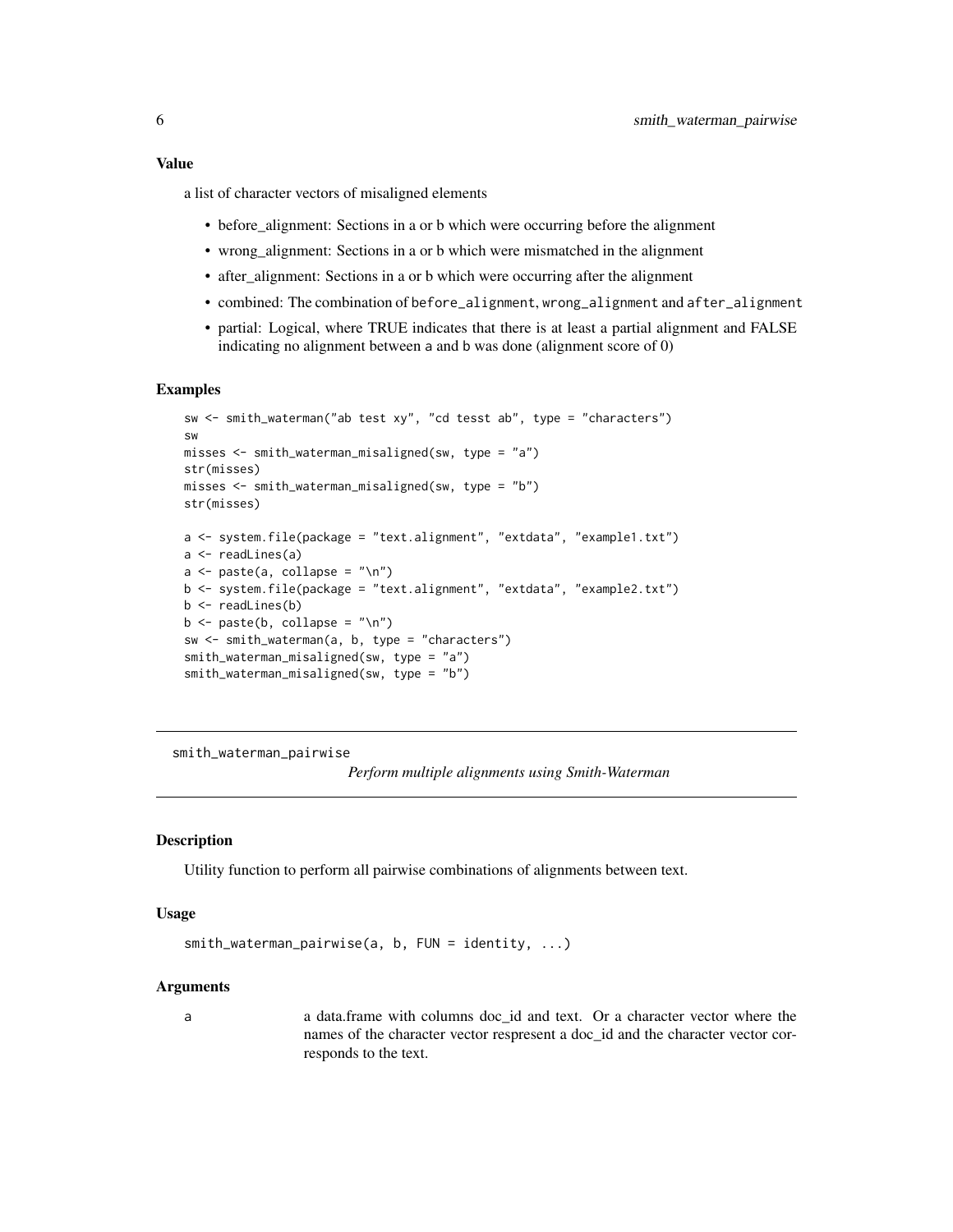<span id="page-6-0"></span>

| b          | a data frame with columns doc_id and text. Or a character vector where the<br>names of the character vector respresent a doc_id and the character vector cor-<br>responds to the text.              |
|------------|-----------------------------------------------------------------------------------------------------------------------------------------------------------------------------------------------------|
| <b>FUN</b> | a function to apply on an object of class smith waterman which has done the<br>pairwise alignment. Defaults to identity. Other options are as data frame or<br>your own function. See the examples. |
|            | other arguments passed on to smith_waterman                                                                                                                                                         |

#### Value

a list of pairwise Smith-Waterman comparisons after which the FUN argument is applied on all of these pairwise alignments. The output of the result of FUN is enriched by adding a list element a\_doc\_id and b\_doc\_id which correspond to the doc\_id's provided in a and b and which can be used in order to identify the match.

#### See Also

[smith\\_waterman](#page-1-1)

#### Examples

```
x \le - data.frame(doc_id = c(1, 2),
                text = c("This is some text", "Another set of texts."),
                stringsAsFactors = FALSE)
y \le - data.frame(doc_id = c(1, 2, 3),
                text = c("were as some thing", "else, another set", NA_character_),
                stringsAsFactors = FALSE)
alignments <- smith_waterman_pairwise(x, y)
alignments
alignments \leq smith_waterman_pairwise(x, y, FUN = as.data.frame)
do.call(rbind, alignments)
alignments <- smith_waterman_pairwise(x, y,
                                       FUN = function(x) list(sim = x$similarity))
do.call(rbind, alignments)
x \leftarrow c("1" = "This is some text", "2" = "Another set of texts.")y \leq c ("1" = "were as some thing", "2" = "else, another set", "3" = NA_character_)
alignments <- smith_waterman_pairwise(x, y)
```
<span id="page-6-1"></span>tokenize\_letters *Tokenise text into a sequence of characters*

#### Description

Tokenise text into a sequence of characters

#### Usage

tokenize\_letters(x)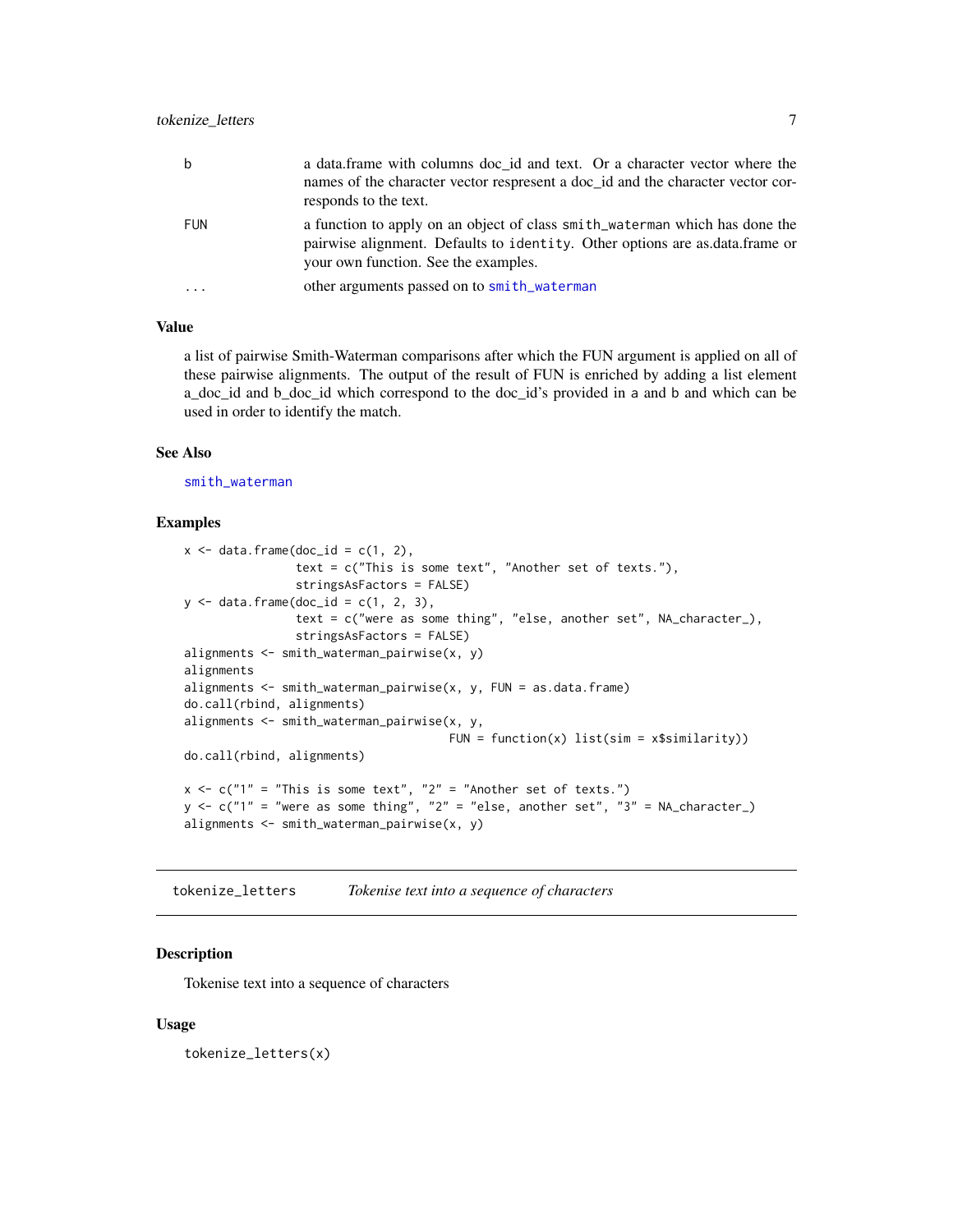#### Arguments

x a character string of length 1

#### Value

a character vector with the sequence of characters in x

#### See Also

[strsplit](#page-0-0)

#### Examples

```
tokenize_letters("This function just chunks up text in letters\nOK?")
tokenize_letters("Joske Vermeulen")
```
<span id="page-7-1"></span>tokenize\_spaces\_punct *Tokenise text into a sequence of words*

#### Description

Tokenise text into a sequence of words. The function uses [strsplit](#page-0-0) to split text into words by using the [:space:] and [:punct:] character classes.

#### Usage

```
tokenize_spaces_punct(x)
```
#### Arguments

x a character string of length 1

#### Value

a character vector with the sequence of words in x

#### See Also

[strsplit](#page-0-0)

#### Examples

```
tokenize_spaces_punct("This just splits. Text.alongside\nspaces right?")
tokenize_spaces_punct("Also .. multiple punctuations or ??marks")
tokenize_spaces_punct("Joske Vermeulen")
```
<span id="page-7-0"></span>